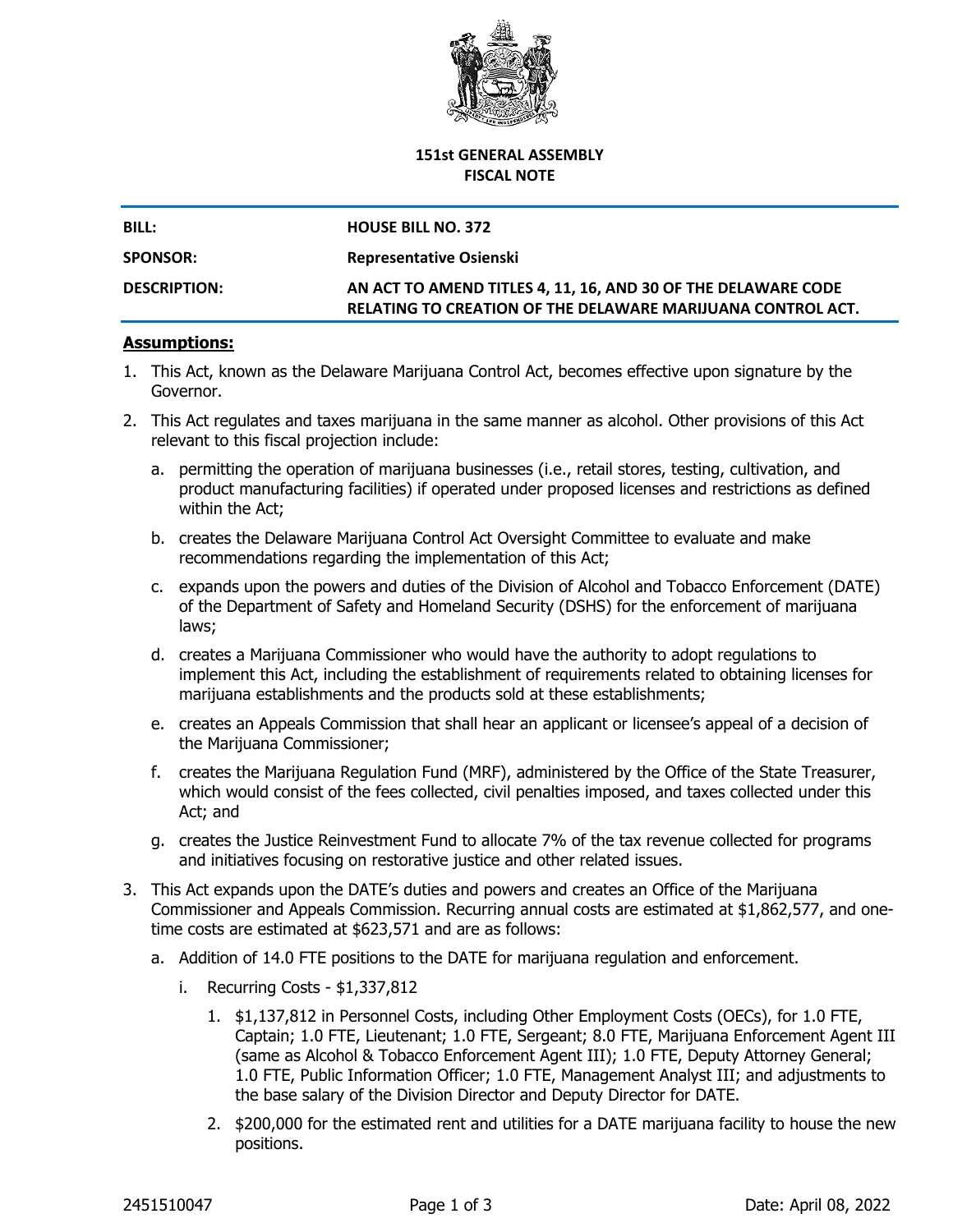- ii. One-Time Costs \$609,571
	- 1. \$100,000 to upgrade the current alcohol license tracking and violation system to accommodate marijuana.
	- 2. \$14,000 for travel needs for DATE to visit a regulated state(s) to observe marijuana regulation, enforcement, public health, and agricultural practices.
	- 3. \$75,000 for an external evidence storage building with security.
	- 4. \$20,000 startup costs for purchase, training, and equipping a drug detection K9 and equipping an existing vehicle in DATE's fleet.
	- 5. \$300,571 in supplies for equipment (uniforms, firearms, radios), computers, office furniture, and office supplies.
	- 6. \$100,000 for hiring a consultant to draft marijuana regulations and review the policies and procedures for marijuana regulation and enforcement.
- b. Addition of 5.0 FTE positions for creating an Office of the Marijuana Commissioner.
	- i. Recurring Costs \$524,765
		- 1. \$419,590 in Personnel Costs, including OECs, for 1.0 FTE, Marijuana Commissioner; 1.0 FTE, Deputy Marijuana Commissioner; 1.0 FTE, Deputy Attorney General; 1.0 FTE, Paralegal I; and 1.0 FTE, Administrative Specialist II.
		- 2. \$5,175 for estimated annual compensation and reimbursement of reasonable expenses to create a three-member Appeals Commission.
		- 3. \$100,000 for the estimated rent and utilities for a facility to house the new positions.
	- ii. One-Time Costs \$14,000 for computer equipment and office furniture startup costs for new positions.
- 4. The Department of Finance (DOF), Division of Revenue (DOR), anticipates a need for personnel to assess, collect, and review taxpayer accounts to identify deficiencies of a retail marijuana tax and conduct necessary audits. The Fiscal Year 2023 costs are estimated at \$140,671, and one-time costs are estimated at \$1,034,600 and are as follows:
	- a. Addition of 7.0 FTE positions for collecting and auditing a marijuana tax.
		- i. Recurring Costs \$140,671 in the Fiscal Year 2023 Personnel Costs (3-months of funding), including OECs, for 1.0 FTE, Tax Auditor Supervisor; 3.0 FTE, Tax Auditor III; 2.0 FTE, Tax Auditor II, and 1.0 FTE, Tax Auditor I.
		- ii. One-Time Costs \$1,034,600
			- 1. \$1,000,000 for creating forms and programming a new tax type in the revenue collection system.
			- 2. \$19,600 for computer equipment and office furniture startup costs for new positions.
			- 3. \$15,000 for purchasing a safe for the anticipated collection of cash receipts.
- 5. Starting in Fiscal Year 2024, the DOF anticipates an influx of cash transactions once the revenue collection process begins. The department believes it will require additional funding for cash delivery and transit services. This is estimated to be a minimum of an additional \$34,000 for the Fiscal Year 2024 (for eight months) and \$51,000 for Fiscal Year 2025. The Office of the State Treasurer may require additional Appropriated Special Fund (ASF) authority for Banking Services related to bank handling costs due to the anticipated volume of cash transactions. An additional ASF authority of up to \$129,000 in the Fiscal Year 2024 and up to \$194,000 in the Fiscal Year 2025 may be necessary.